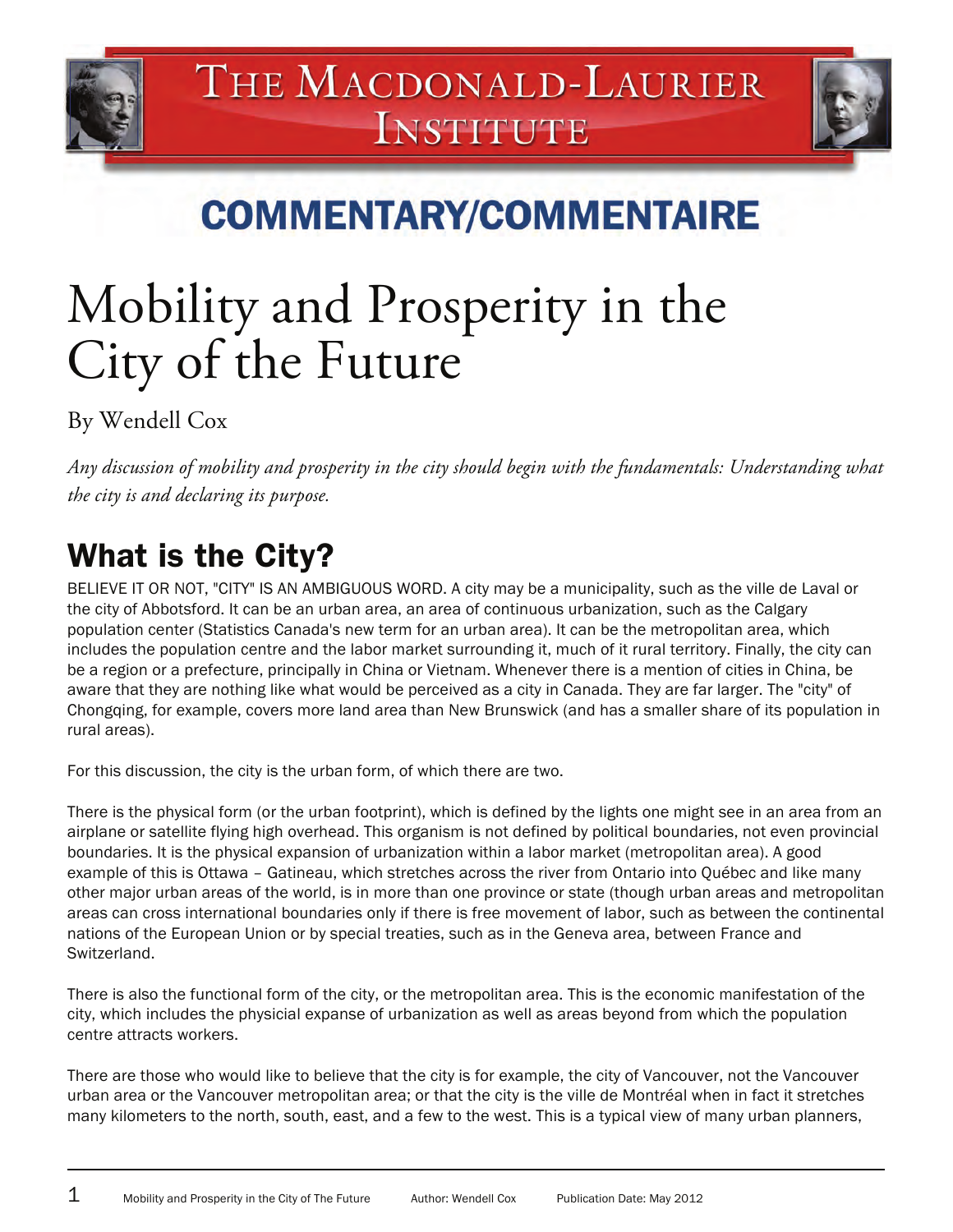who disparage the lower density suburbs as a lower form of urbanism. In fact, however, the majority of people in most first world urban areas now live in suburbs and the suburbs are just as much a part of the city as the Burrard Peninsula, Yonge and Bloor, or McGill University.

Anyone interested in more information on urban areas can consult our Demographia World Urban Areas<sup>1</sup>, which is the only regularly produced compendium of population, land area, and density data for the approximately 850 world urban areas with more than 500,000 population.

# Cities Through History

MASSIVE URBANIZATION IS NEW TO THE WORLD. As late as 1800 less than 5 percent of the world lived in urban areas. The other 95 percent lived in the countryside, or what called rural areas (any area that is not urban is rural). In the intervening 200 years, billions of people have moved to cities and their share of the world's population now exceeds 50 percent. The number is substantially higher in the high-income world, where urbanization tends to be approximately 80 percent or more of the population, such as in Canada. City growth is continuing. By 2050, urban areas are likely to comprise nearly 70 percent of the world's population.

Large cities are relatively new phenomenon. There are varying reports of cities reaching 1 million population or more in ancient times. Some reports suggest that Rome reached that level. Constantinople and Baghdad are reported to have reached 1 million and in China, Beijing, Keifang, and Xi'an, terminus of the Silk Road, all reached 1 million population. Perhaps the largest pre-modern city was the Southern Song capital of Hangzhou, in China, which, when Marco Polo was posted there by Kublai Khan, boasted a population of more than 1.1 million people. There were others as well. All of these million plus cities of the past have this in common: They lost much or virtually all population before they became, at least in some cases, the large cities that they are today.

In 1800, there was one city with more than 1 million population in the world: Beijing, which fell below that population for most of the 19th century. During the 1820s, London became the first city of more than 1 million to hold its population, at least to the present. By 1900, the world's largest city, London, had 7 million people. New York was the largest in 1950, at 12 million and Tokyo is the largest today at more than 35 million.

### The Purpose of Cities

WHAT IS THE PURPOSE OF CITIES? I have heard urban planners claim that the purpose of cities is for people to gather together, or for them to be better citizens. Any such notion betrays a fundamental misunderstanding of the reason cities arose and why they grew.

Large cities have a single reason for existence: Economics. Cities were established, grew and were sustained because people moved there to obtain a better life. Modern affluence is strongly associated with the city, which was where the economic and technical advances of the 18th century occurred, with the Industrial Revolution and political systems that permitted people to seek their own advantage with less constraint.

As former principal planner Alain Bertaud of the World Bank put it, "large labor markets are the only raison d'être of large cities." The fundamental conditions that propelled the growth of cities are of recent vintage. Without improved urban transport, the modern large city and its attendant affluence could not have occurred. Transportation fuels were crucial in this, as the limits of animal power had constrained the growth of cities for millennia before 1800.

The late Angus Maddison of the OECD compiled gross domestic product data for most of the world's nations from AD 1500. On an inflation-adjusted basis, the richest nation between AD 1500 and 1800 never reached a GDP per capita of more than approximately \$3500.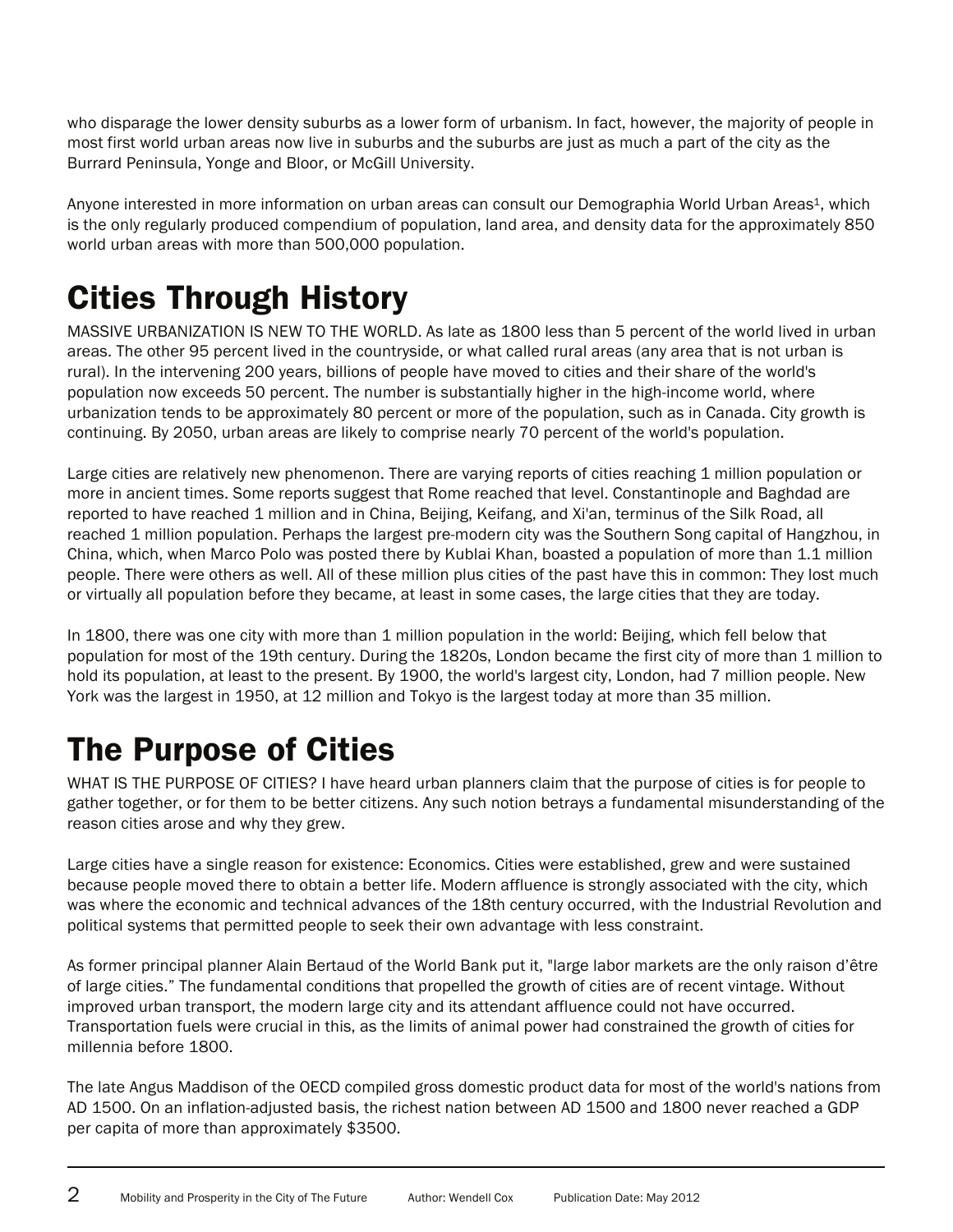Things were to change markedly in the 1800s, with income shooting up from the second decade. By 1900, the richest country in the world had a gross domestic product per capita of approximately \$7000, double the peak in the previous three centuries. These gains had much to do with urban transport advances, as such horse cars, cable cars, and electrified streetcars. These made it possible for people to access job opportunities throughout a much larger geographical area than had been possible in the previous centuries, when walking was the exclusive means of transport for virtually all but the very rich.

The advances of the 1800s were but a minor bump compared to the affluence that occurred in the 1900s. The motor car expanded mobility to a much greater degree and put even larger areas within reach of people not only for employment, but also for seeking the lowest commercial prices and adding materially to the ability to efficiently use leisure time. By the end of the century, in 2000, the highest GDP per capita in the world was over \$40,000 (2000\$). It would have been inconceivable for this to happen without cars and trucks. At the same time, this greater affluence permitted people to live how they preferred, with more room, often in detached suburban housing.

Of course, transport advances are necessarily related to energy. It is fair to suggest that modern urbanization is the result of energy advances. At the same time, however, there are powerful interests that understand neither the importance of continuing to improve affluence nor the necessary relationship of sustained affluence to urban mobility.

#### Destructive Metropolitan Transport and Land Use Policies

THE AUTOMOBILE ORIENTED, SUBURBAN LIFESTYLE THAT IS THE NORM ACROSS THE NATION IS AN OFFENSE TO MUCH OF THE URBAN PLANNING PROFESSION, which has been successful in convincing policy makers in a number of metropolitan areas to implement destructive policies.

This is not just a Canadian phenomenon. Around the world, there are attempts to reshape urban areas in ways that are likely to reduce economic growth,<sup>2</sup> constrain the growth of discretionary incomes, and result in poverty levels that are higher than they need be. The philosophy goes by a number of names, including compact city policy, smart growth, livability, growth management, and others. The philosophy may be best labeled as "radical densification," because it is intended to materially increase urban densities not just within urban growth boundaries, but at favored places that have been anointed in the plans.

Among the two most basic underlying philosophies are an interest in reducing travel by automobile and an intent to force people into more dense living conditions, at least in part by not allowing further expansion of the urban area. The planners have been successful in characterizing "urban sprawl" as a cardinal sin, making it almost impossible to objectively discuss the natural growth patterns of cities.

The desire for draconian interventions into the lives of people and cities is not new among urban theorists. For more than one half-century, much of this has been the principal planning philosophy of the United Kingdom, while the philosophy was exported in the 1960s and 1970s to places like Vancouver and Portland, Oregon. In the 1970s, planners indicated that it would be necessary for people to live in high densities and to abandon their cars and use transit to solve what was a very serious air pollution problem. In fact, technology solved the problem far better than could have been anticipated and both suburbanization and the use of cars continued to increase, while air pollution literally "dropped like a rock."

But now, planners have the ultimate justification to herd people into the cores of cities and force them out of their cars. The concern about climate change and the policy imperatives to reduce greenhouse gas emissions are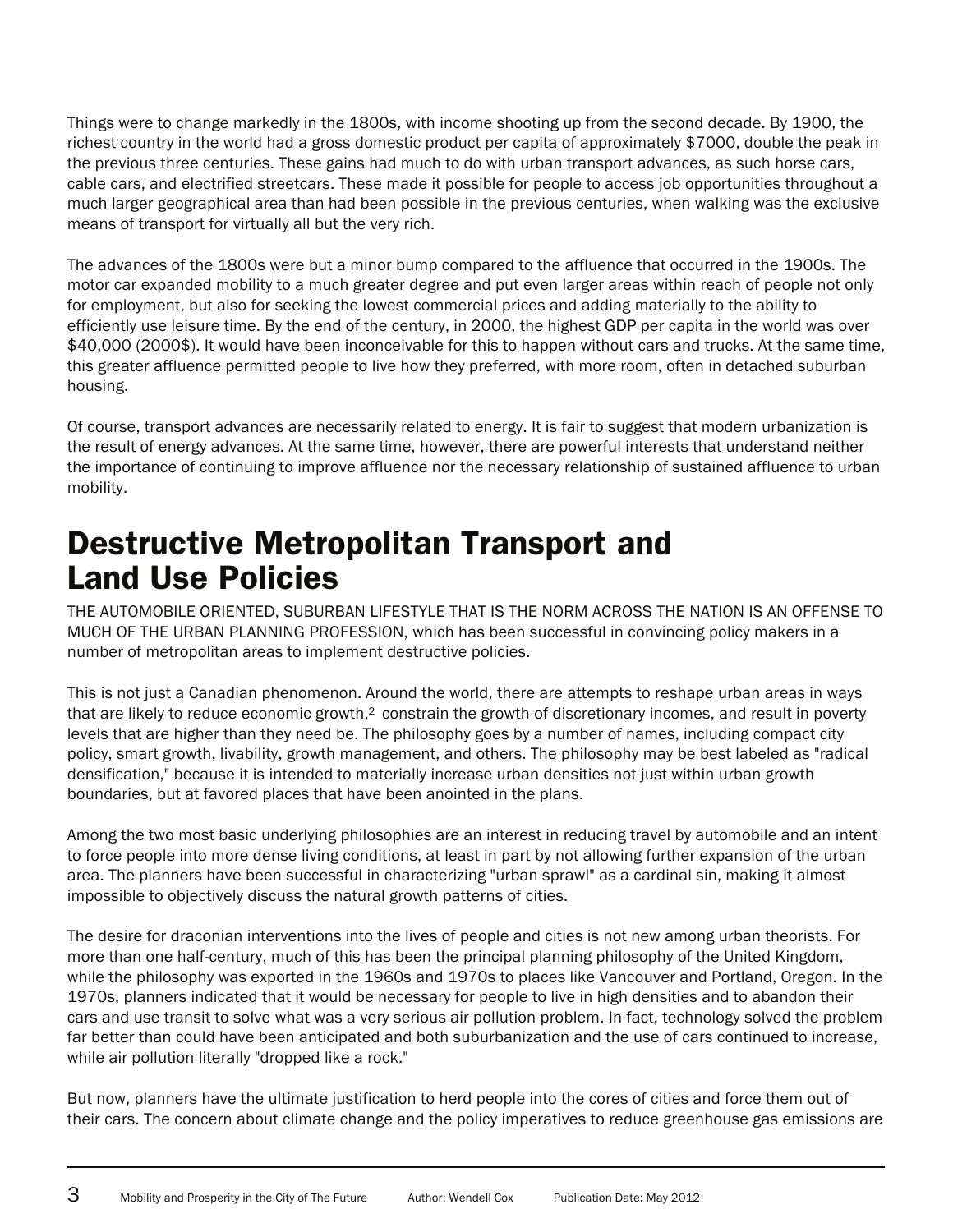being used as the rationale for radical urban planning policies from Sydney to California to Toronto and Vancouver.

Radical densification has gone well beyond the urban growth boundary. This is illustrated, for example, by a proposal to build a 26 story multiunit residential building in low-density Newmarket, a northern suburb of Toronto. In Toronto,<sup>3</sup> Vancouver, and Montréal,<sup>4</sup> at a minimum, regional plans call for not only forcing all development within urban growth boundaries, but also centralizing it near transit stations. This means, that new development in much of the area inside the urban growth boundary will be just about as impossible as outside the urban growth. This more intensive picking of winners, once limited to areas outside the urban form, would now become routine within the urban form. It is likely to become virtually impossible to build the attached or semi-attached housing that most Canadians prefer.

Behind in this attempt to concentrate new housing near transit stops throughout the urban area is an illusion that by forcing people into higher densities, they will use cars less. There is little hope of this. A recent Statistics Canada report indicates that once the distance from downtown exceeds 10 kilometres, the travel behavior of residents is virtually the same, whether they live in low-density housing or high-rise housing.

Obviously, this can lead to malicious incentives. As land owners compete for the scarce right to develop their parcels, there can be incentives to inappropriately influence decisions on which land can and cannot be developed. In some areas, such as US municipalities with a tradition of political corruption, public officials are not always above having their decisions being influenced by the politics of money.

Further, planners seek to stop building roadway capacity, and indeed, would prefer to take some away, as the ill conceived and continuing campaign to dismantle the Gardiner Expressway in Toronto illustrates.

The problem is that no metropolitan area can afford to provide a transit system that can compete with the automobile, except to downtown. We have completed research that shows that a truly automobile competitive transit system would require such an intensity of infrastructure and service that its annual operating and debt service expenditures could exceed the gross domestic product of any urban area that tried to implement such a system.5

#### Prosperity in the City of the Future

MOBILITY AND ACCESS ARE CRUCIAL TO THE PROSPERITY OF CITIES. The planners would have us believe that transit is an alternative for travel throughout the urban area. However, as the gridlocked traffic along the Don Valley Parkway in Toronto indicates, with high capacity GO Transit trains crossing above, transit does not go everywhere that people need to go. More importantly, where it does go, it usually takes much longer than by car. For the most part, it is not possible to make the vast majority of work trips or other trips to areas outside of downtown in an amount of time that is competitive with the automobile.

The old cliché about time and money is true in urban areas. Research indicates that the larger the area people can access in a particular period of time, such as 30 minutes, the greater the labor market efficiency, its job creation, and economic growth. Further, there are studies that indicate that low-income households who do not have access to cars have particularly higher unemployment rates than those who do, because most of the jobs in the modern urban area could not be reached by transit, walking, or bicycles.

Various organizations, such as the Toronto Board of Trade, the Canadian Urban Transit Association (CUTA), and the Federation of Canadian Mayors (FCM) have noted that the competitiveness of metropolitan areas is being substantially diminished by the comparatively long work trip travel times in the major metropolitan areas. The latest data indicates that, generally, Canadian metropolitan areas have longer travel times than those of similarly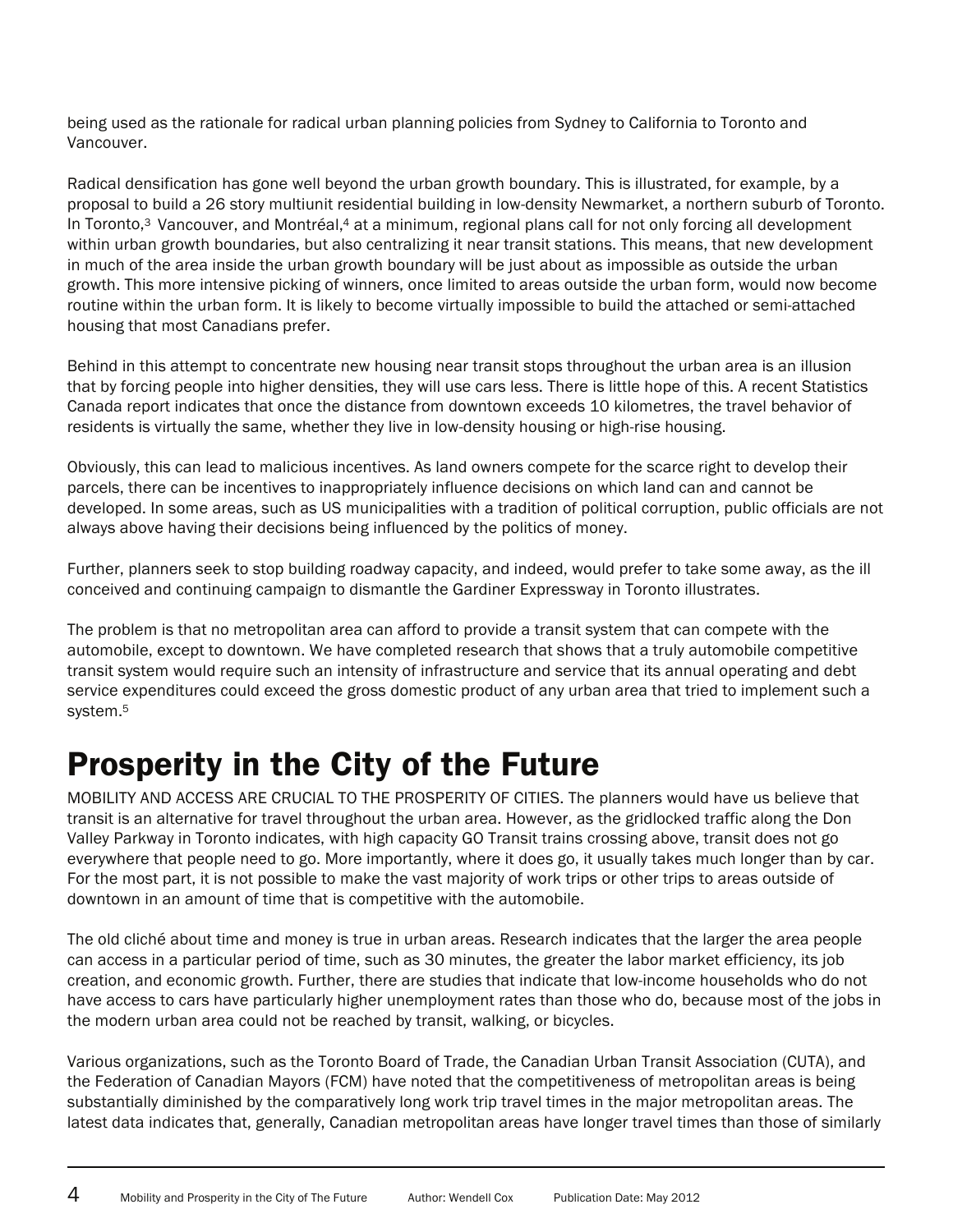sized metropolitan areas elsewhere in the high-income world. The comparison is particularly stark with respect to the United States.

Perhaps not surprisingly, organizations such CUTA and FCN think that the answer is more transit<sup>6</sup> and in their publications imply that the comparatively long work trip travel times that make Canadian metropolitan areas more congested and less competitive can be shortened by adding more times and services.

Nothing could be further from the truth. In fact, among the six major metropolitan areas (those over 1,000,000 population: Toronto, Montreal, Vancouver, Ottawa-Gatineau, Calgary, and Edmonton), transit work trips are more than 50 percent longer than automobile trips (Figure 1). Forcing more people onto transit will not reduce work trip travel times, it will lengthen them and it will not make Canadian metropolitan areas more competitive.



Figure 1. Transit times in six major metropolitan areas

The same dynamic is at work in Western European metropolitan areas that have a reputation for superior transit systems. For example, few would argue with the proposition that Paris has the best transit system in the Western world. Yet people who live near suburban stations of the Paris RER regional rail system (a far larger, more comprehensive, and well patronized system than what operates in Toronto, Montréal, or Vancouver) can reach only 40 percent of metropolitan area jobs within one hour by transit. The same people can reach 80 percent of the jobs in the metropolitan area by car in one hour.

A Brookings Institution study in the United States found that, on average, only 6 percent of the jobs in metropolitan areas with more than 2 million population are accessible by transit to the average resident in 45 minutes (one way).7 No similar data is available for Canada. Of course, US transit systems are less comprehensive than those in Canada. But, given the hundreds of billions of dollars that have been spent to operate an expanded transit in recent decades, it might be thought that it would be more readily available than that. By comparison, the average work trip travel time in the United States is considerably shorter, at 25 minutes.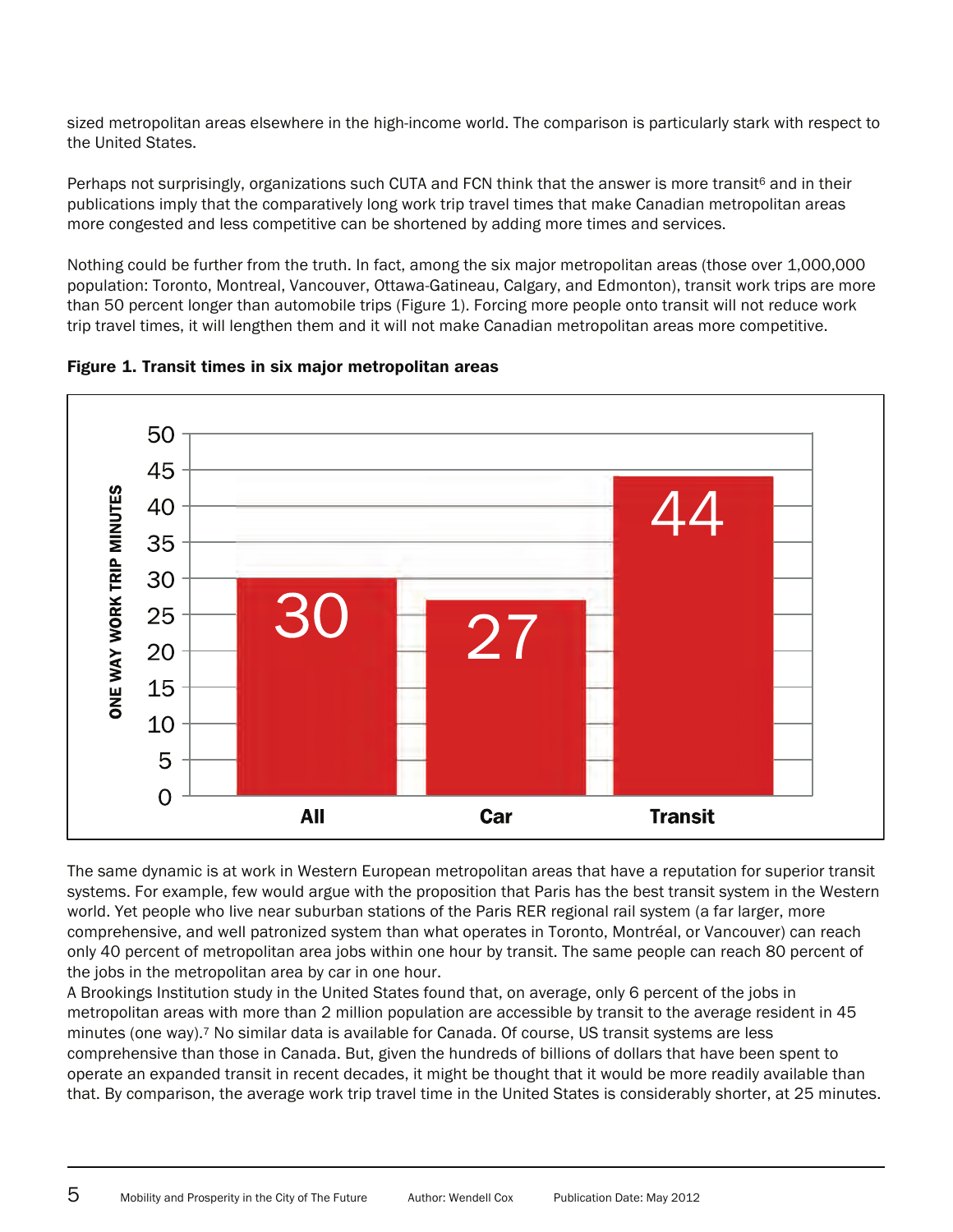And things are getting more challenging for Canada's metropolitan areas. Between 2001 and 2006, Statistics Canada data indicates that 94 percent of the Toronto metropolitan area's job creation occurred outside the central municipality, 70 percent occurred outside the ville de Montréal, and more than 75 percent were created outside the city of Vancouver.

The attempt to increase densities in metropolitan areas has another consequence often denied by planners. Yet the data is clear. Around the world, as population densities increase, traffic congestion also increases. Thus, in Hong Kong, where more than 80 percent of travel is on transit and where the urban population density is the highest in the first world (nearly 10 times that of Toronto), traffic congestion is worse than in Los Angeles. Yet, in Los Angeles barely 2 percent of travel is on transit and the population density is one-10th that of Hong Kong.

Transit is about downtown. That is the destination for the most frequent and rapid services, and is also the destination for transit riders who also have a car. Today's metropolitan areas are no longer dominated by downtowns. In all of the six major metropolitan areas (over 1,000,000 population) of Canada, transit provides good access to downtown. However, downtown is not so important as a travel destination as the skyscrapers would lead you to believe. Overall, approximately 14 percent of the employment is downtown, and 86 percent is located elsewhere. Downtown is the only place where there is a large concentration of employment, which is a prerequisite to efficient transit services.

The lack of dominance by downtown areas could not be better illustrated than in Toronto, which has the largest downtown area in all of Canada. Yet, downtown Toronto is not the largest employment center in the metropolitan area. That honour goes to the Pearson airport employment center, which stretches over 120 square kilometers and contains more than 350,000 jobs. By contrast, downtown Toronto has approximately 325,000 employees who are crowded together in 6 square kilometers, all within walking distance of transit. In fact, more than 95 percent of trips on the GO Transit commuter rail system start or end at Union Station. In Montréal, there is also a very large and spread out employment center in and around Dorval airport.

The bottom line on mobility is that transit is incapable of replicating the metropolitan area access of the automobile. Any attempt to intensify densities will lead to greater traffic congestion, and slower travel with likely less economic growth. And as always happens when the economic growth lags, low-income households pay the greatest price.

#### Discretionary Income in the City of the Future

PEOPLE HAVE BEEN MOVING TO LOWER DENSITY FOR DECADES. Since the 1960s, the overwhelming majority of population growth in the major metropolitan areas of Australia the United States, Western Europe, Japan and Canada has been in suburban areas. Between 2006 and 2011 census data indicated the same continuing trend.8 Approximately 90 percent of the growth in the Toronto metropolitan area was outside the former city of Toronto, 95 percent of Montréal's growth was outside the 1951 boundaries of the ville de Montréal, and 87 percent of Vancouver's growth was outside the city of Vancouver.

Of course this continuing growth means that urban areas continue to expand physically, if permitted to by public policy. As was indicated above, a principal strategy of urban planning policy is the urban growth boundary, drawing a line around the urban area and not permitting development to occur on the outside. Vancouver has one of the strictest urban growth boundaries in the world, with Toronto following closely, and even land wealthy Calgary has an urban growth boundary.

The fundamental problem with urban growth boundaries (and with designating only some areas within them for development) is that they ration land. This, of course, raises land prices and housing prices. Urban planners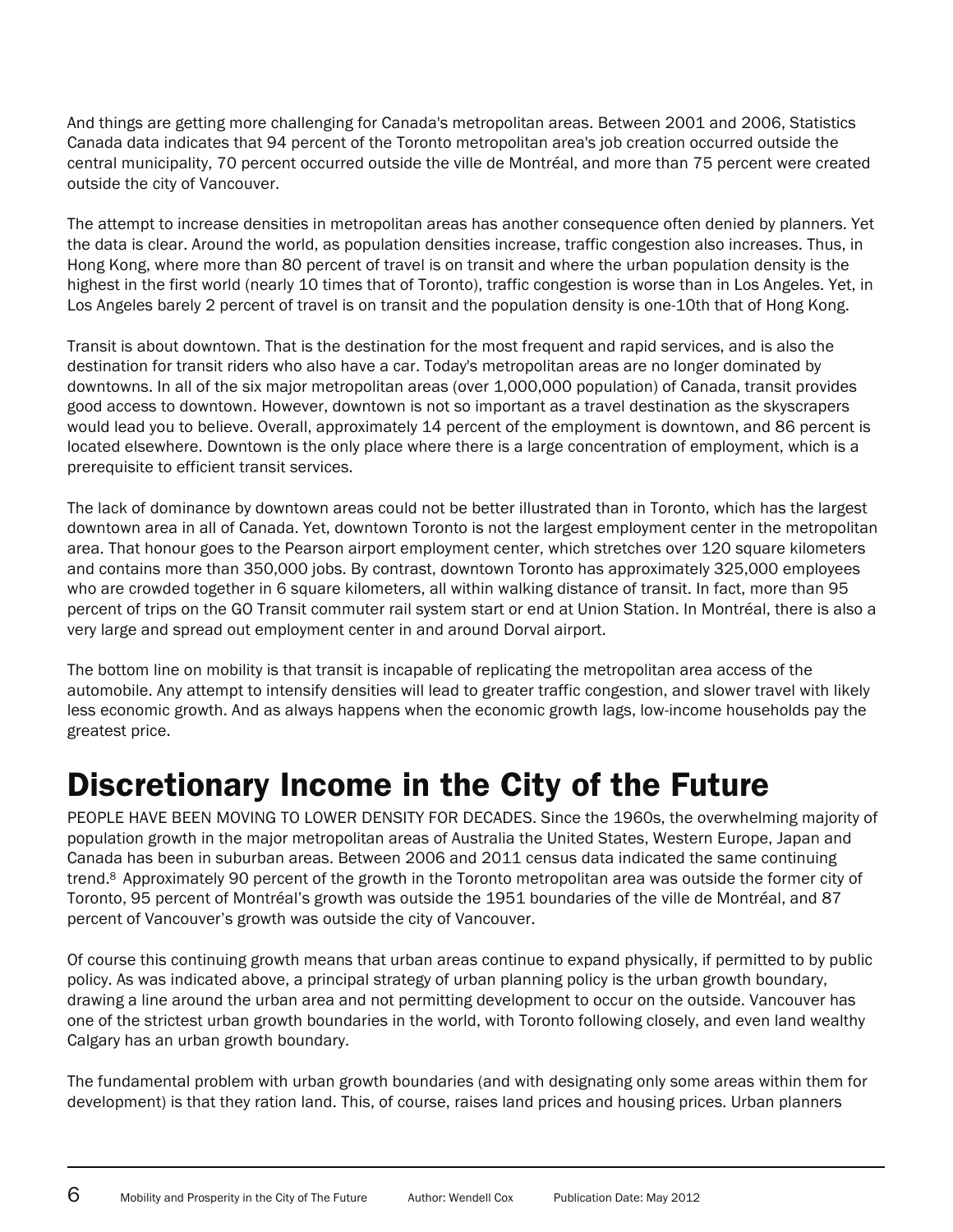routinely deny this association. To believe this, it is necessary to assume that OPEC decisions on production have nothing to do with the price of oil. Basic economics says otherwise.

As former governor of the Reserve Bank of New Zealand Donald Brash indicates, "the affordability of housing is overwhelmingly a function of just one thing, the extent to which governments placed artificial restrictions on the supply of residential land."<sup>9</sup>

Hugh Pavletich of Christchurch, New Zealand and I have been producing the Demographia International Housing Affordability Survey10 for eight years. Each year we rate housing affordability based upon the median multiple, which is calculated by dividing the median house price by the median household income. Our latest issue covers metropolitan markets in Canada, the United States, the United Kingdom, Australia, Ireland, and New Zealand, as well as Hong Kong.

For most of the post-world war period, the median multiple has been 3.0 or below. However, over the past two decades, house prices have nearly doubled (or more) relative to household incomes in the United Kingdom, Australia and New Zealand (and Vancouver<sup>11</sup>).

Considerable concern has been expressed about rising house prices in Canada. There are good reasons for this, since Vancouver has emerged as the most unaffordable major market outside of Hong Kong in our annual survey. House prices in Vancouver are more than three times the level that would be expected based upon incomes.

But other metropolitan areas are also experiencing large increases in house prices. In particular, Toronto and Montréal have house prices that are at least 60 percent higher than the 3.0 median multiple standard, while Calgary reached nearly as high in 2008. The Bank of Canada has expressed reservations about rising house prices. However, the Bank of Canada, renowned for its adult conduct compared to the US Federal Reserve Board, has no power to control the rising house prices in places like Toronto, Montréal, Calgary, Vancouver, and other metropolitan areas implementing the strategies of land rationing. The Bank's focus on monetary supply misses the crucial role of land supply.

Toronto now forces all development to be inside a green belt, despite the fact that there is plenty of land available for development inside the Niagara escarpment, which could provide a competitive safety valve on the land price increases that are making it increasingly difficult for households to make ends meet. In Montréal, the now obsolete agricultural limit is interfering with the ability of the urban area to expand and pushing prices higher. In Vancouver, a combination of factors has driven prices even higher. The strength of the urban growth boundary has, of course, driven house prices up. However, the strong demand in the 1990s from Hong Kong and the current strong demand from mainland Chinese are exacerbated an already overheated housing market. In fact, with the limits it has placed on development, Vancouver might as well hang a sign from the Lyons Gate Bridge saying "Welcome Speculators."

Research by the New York Federal Reserve Bank found that speculative activity was particularly intense in the highly destructive California housing bubble as a source of house price increases. California's underlying housing demand was less than in areas of the nation where prices barely increased at all, but which did not have the overly restrictive land-use policies that are now creating difficulties in Vancouver, Toronto, Montréal and elsewhere.

Strong land-use policies have been identified with hampering economic growth in studies in the Amsterdam-Rotterdam-The Hague (Randstad) conurbation of the Netherlands, and in the United Kingdom. Raven Saks, an economist with the Federal Reserve Board, documented a similar outcome in the United States.

Thus, in addition to increasing traffic congestion and hampering economic growth, radical densification policies raise the price of housing and reduce the discretionary income of residents.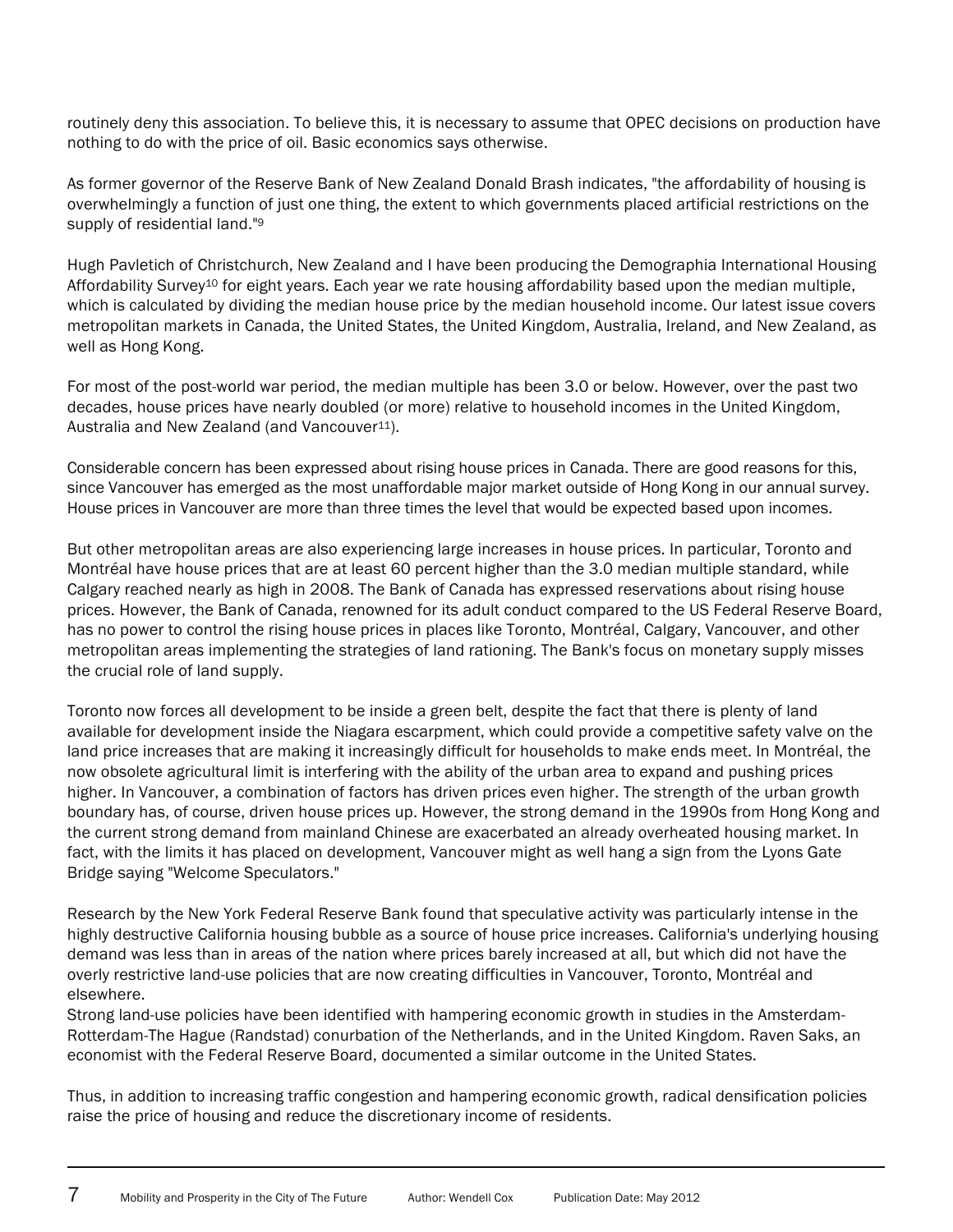THE UNFORTUNATE THING ABOUT THESE POLICIES IS THAT THEY ARE NOT NECESSARY TO SUFFICIENTLY REDUCE GREENHOUSE GAS (GHG) EMISSIONS. It is not necessary to force people out of cars. Nor is it necessary to force them into densified urban cores. Even in Europe, with its strong commitment to GHG emission reductions, the European Conference of Ministers of Transport has noted that policies seeking to move people from cars to transit are much less effective than policies to improve the fuel efficiency of cars.

A report by the McKinsey Company and the Conference Board in the United States, cosponsored by the National Resources Defense Council and the Environmental Defense Fund, found that sufficient opportunities were available to cost-effectively reduce GHG emissions without downsizing cars, driving less, or forcing people into denser housing. In fact, it is clear that technological advances in automobiles have the potential to reduce GHG emissions from automobiles many times more than any potential that the promoters of radical densification claim is possible.

A report by the US National Academy of Sciences found that smart growth policies would have only marginal impacts on GHG emissions over the next 40 years. A report by Transport Canada showed that as traffic speeds slow down and become more congested, fuel efficiency is seriously retarded. The net effect can be to cancel out part or all of the greenhouse gas emission reduction as a result from less driving.

There are also health consequences to radical densification. As traffic congestion increases, traffic slows down and there is more stop and go traffic. Air pollution along congested corridors intensifies with negative health impacts on those living nearby. US data indicates that air pollution levels are strongly correlated with higher densities.

# Radical Densification: Hopeless Outcomes

RADICAL DENSIFICATION POLICIES CAN BE CHARACTERIZED AS HOPELESS. This is illustrated by regional planning in San Diego. There, officials have adopted a plan through 2050. The plan uses more than one half of all of the transportation money on transit. Yet little gain would be achieved for this huge expenditure. Today, under 2 percent of all travel in the San Diego metropolitan area is on transit, while the planning authorities project that transit share will remain under 4 percent in 2050. Thus, transit will receive 10 times or more its proportionate share of funding based upon its usage. At the same time, San Diego and other California metropolitan areas are taking steps to force most new houses to be built at 20 to 40 to the acre (see commentary in *The Wall Street Journal*, "California Declares War on the Suburbs"12).

#### Comparing Urban Outcomes in Toronto and Dallas-Fort Worth

The conventional assumptions on urban planning favor higher urban densities, greater use of transit, and geographic constraints on development. The outcomes of these policies can be illustrated by comparing the Toronto urban area and the Dallas-Fort Worth urban area. The 2011 population of Toronto was 0.2 percent more than the population of Dallas-Fort Worth. Toronto was much more compact, with a developed land area 62 percent less than that of Dallas-Fort Worth. The result was that Toronto's density was 164 percent above that of Dallas-Fort Worth. Further, only 2 percent of travel to work in Dallas-Fort Worth was by transit, compared to 21 percent, in Toronto – more than 10 times as much.

With all of these positive attributes, at least according to radical densification theory, it would be expected that commuters would get to work up more quickly in Toronto. Yet, the opposite is true. The average one-way work for travel time in Toronto was 33 minutes in 2010, while it was only 26 minutes in Dallas-Fort Worth. This illustrates the value of dispersed job locations, adequate freeway and arterial systems, and low-density living for keeping a metropolitan area fluid and mobile.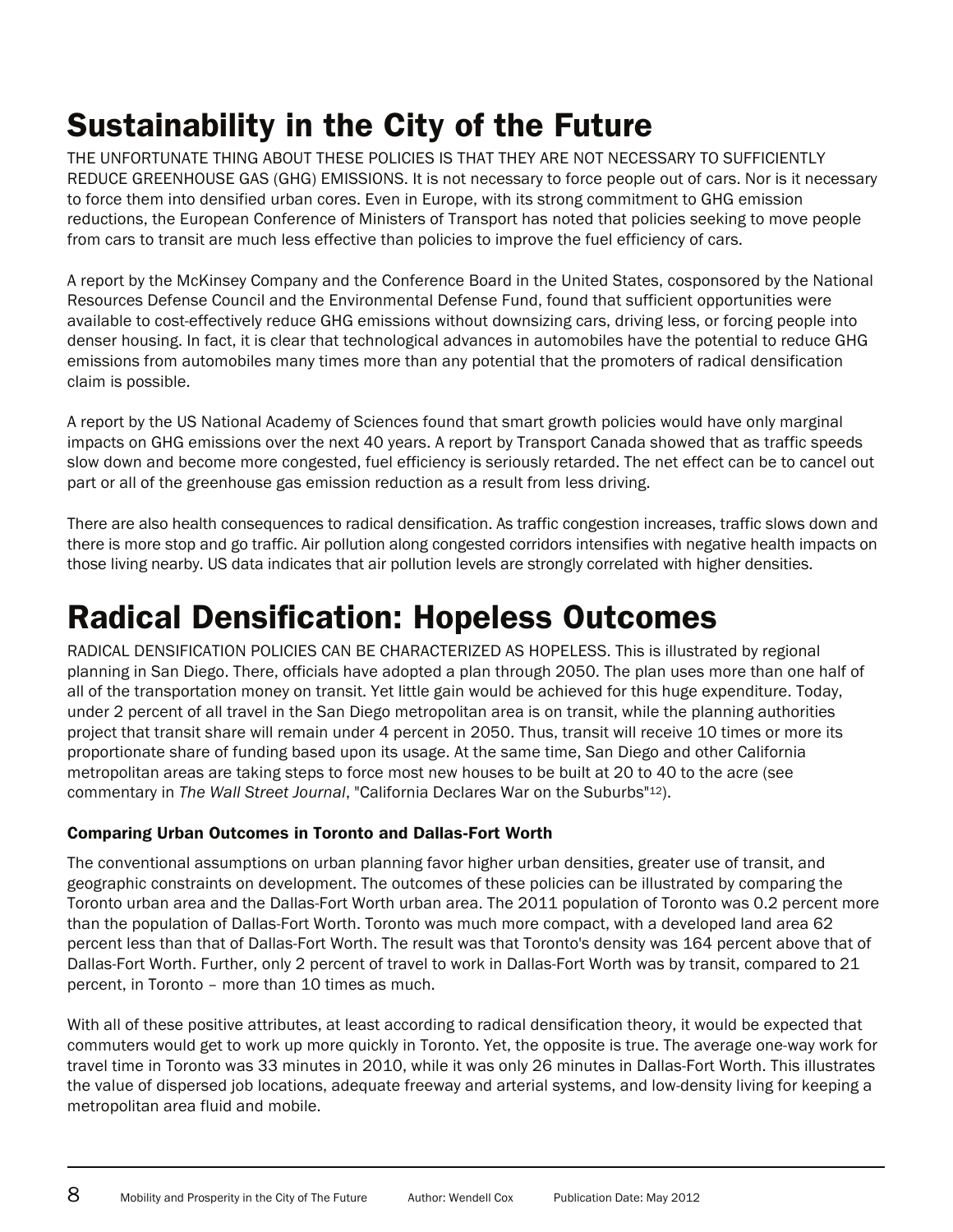Further, Toronto has an urban growth boundary, while Dallas-Fort Worth does not. The median house price in Toronto is 5.5 times the median household income, or nearly double that of the 3.0 standard. Housing costs are significantly less in Dallas-Fort Worth, where the median house price is 2.9 times the median household income.

# The Importance of Economic Growth

ECONOMIC GROWTH IS IMPERATIVE FOR BOTH PROSPERITY AND SUSTAINABILITY. There may be a tendency to presume that the continuing economic prosperity of Canadian urban areas is inevitable. However, there are a number of examples indicating that poor public policy can lead to economic stagnation. During the 1930s, Argentina was one of the world's most affluent nations. However, within just a few decades after the coming of Peronism, Argentina had become a third world nation, where it remains today (Figure 2). One can readily observe shantytowns in Argentina. Parts of the European Union could be headed in the same direction, where economic growth could well become a thing of the past in Greece, Spain, Portugal, and Italy. Things are not so positive in the United States, where a long list of unfunded liabilities (such as government employee pensions) are beyond the ability of the electorate to pay and beyond the ability of the political system to cope.



#### Figure 2. Gross domestic product/capita (PPP): 2010\$

Further, people have choices. In the United States, for example, there was a migration of more than 3 million people from the metropolitan areas with more restrictive land-use regulation during the 2000 to 2010 decade to less expensive areas. Housing affordability is the most important element in cost of living differences between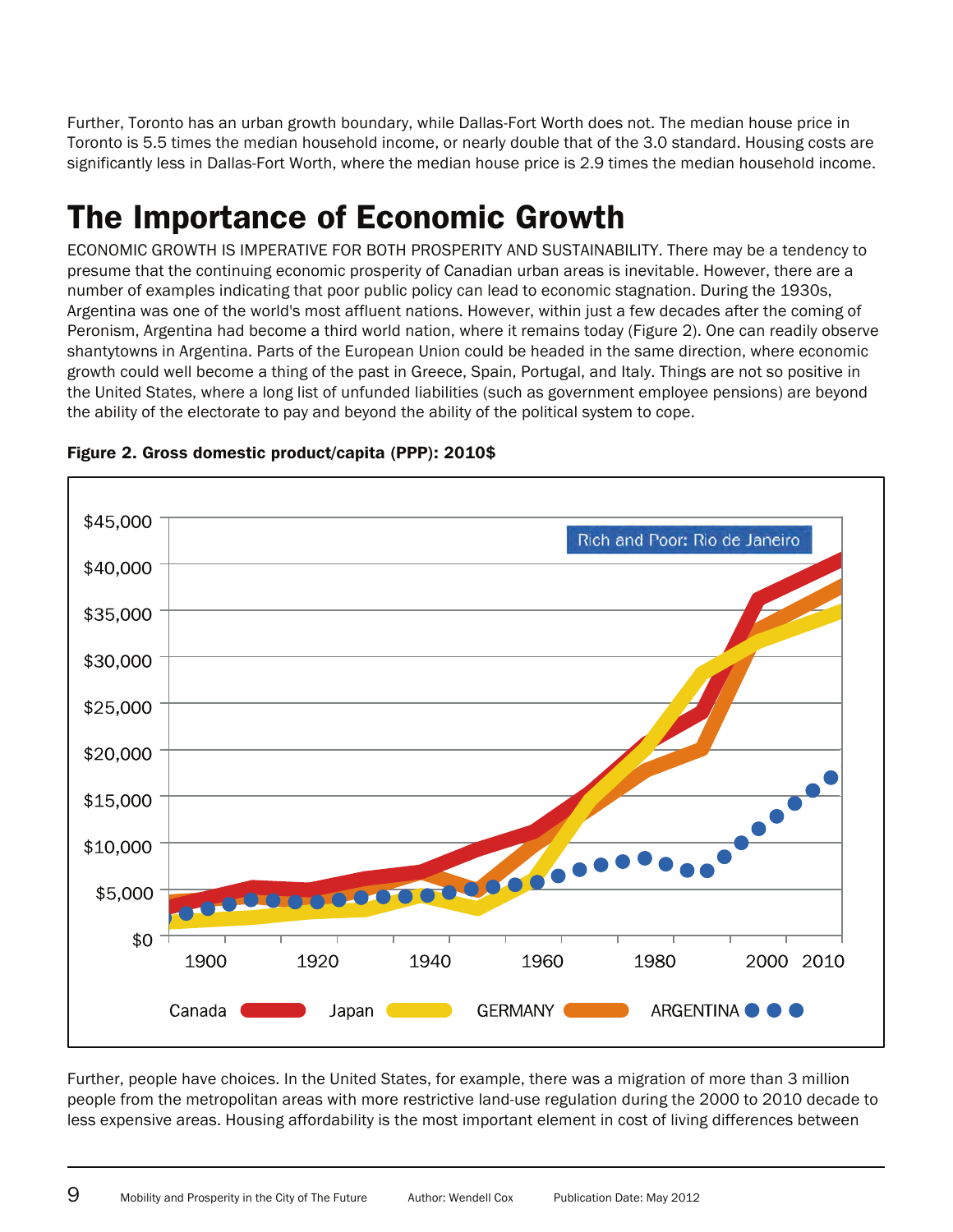metropolitan areas. Metropolitan areas that pursue policies to avoid the destructive policies of radical densification are likely to be rewarded with lower house prices, less traffic congestion, more healthful air, and more residents seeking refuge from metropolitan areas where the conventional wisdom hampers economic growth.

Indeed, this is the key to achieving the purpose of cities. A well-governed metropolitan area will have policies that seek to minimize the cost of living, maximize discretionary incomes, minimize traffic congestion, and thereby improve economic growth. In so doing, a metropolitan area best serves its citizens. Cities that do not perform their purpose will do less well in the future than those that do.

The Golden Horseshoe, from Niagara to Hamilton, Kitchener, Barrie, Toronto, and Oshawa accounts for nearly 25 percent of the nation's population. This is a comparatively large share of the population. Only Japan among G8 nations has a larger share of its population living in a single urban extent. By comparison, the largest urban area in the United States, New York, contains only 7 percent of the population. This is important because radical densification policy can retard economic growth. This means that the land-use and transportation policies of the Golden Horseshoe are far more important to the Canada economy than the policies of New York are to the United States economy or the policies of the Rhine-Ruhr are to Germany.

Happily, it is not all a sad story, as Florida has recently repealed its radical land-use planning laws.13 More jurisdictions need to follow. There is an important need for education and advocacy with respect to land use and transportation. There is also a need for greater understanding of the critical role of transportation fuels, which so efficiently move the city and without which the city of today could not have produced the unparalleled affluence that we enjoy.

#### ABOUT THE AUTHOR

Wendell Cox is the principal of Wendell Cox Consultancy (Demographia), an international public policy firm that specializes in urban policy, transport, and demographics. He has provided consulting assistance to the United States Department of Transportation and was certified by the Urban Mass Transportation Administration as an "expert" for the duration of its Public-Private Transportation Network program (1986-1993). He has consulted for public authorities in the United States, Canada, Australia, and New Zealand and for public policy organizations and lectured widely. He serves as visiting professor at the Conservatoire National des Arts et Metiers (a national university) in Paris, where he lectures on transport and demographics.